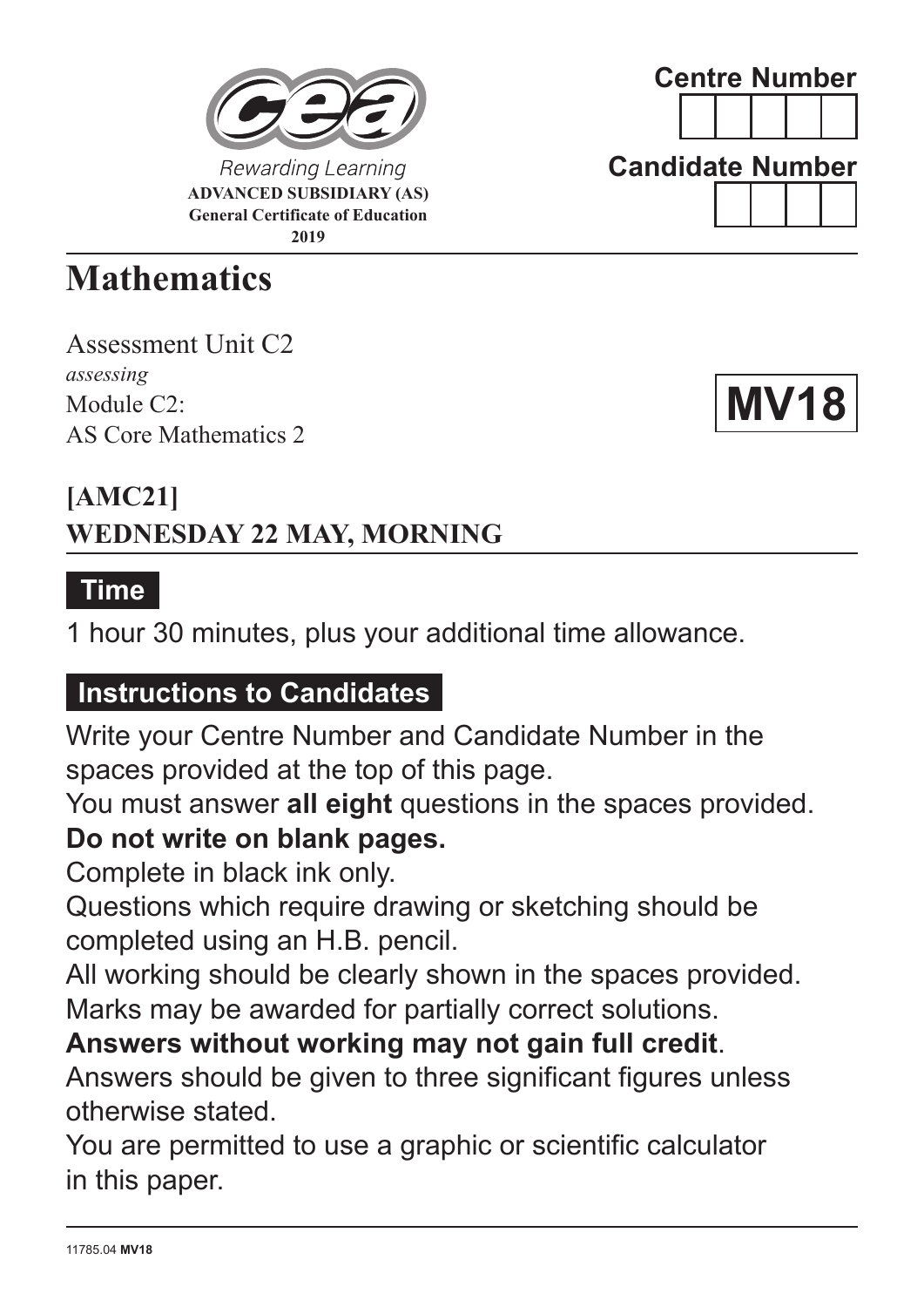### **Information for Candidates**

The total mark for this paper is 75

Figures in brackets printed at the end of each question indicate the marks awarded to each question or part question.

A copy of the **Mathematical Formulae and Tables booklet** is provided.

Throughout the paper the logarithmic notation used is ln*z* where it is noted that  $\ln z \equiv \log_e z$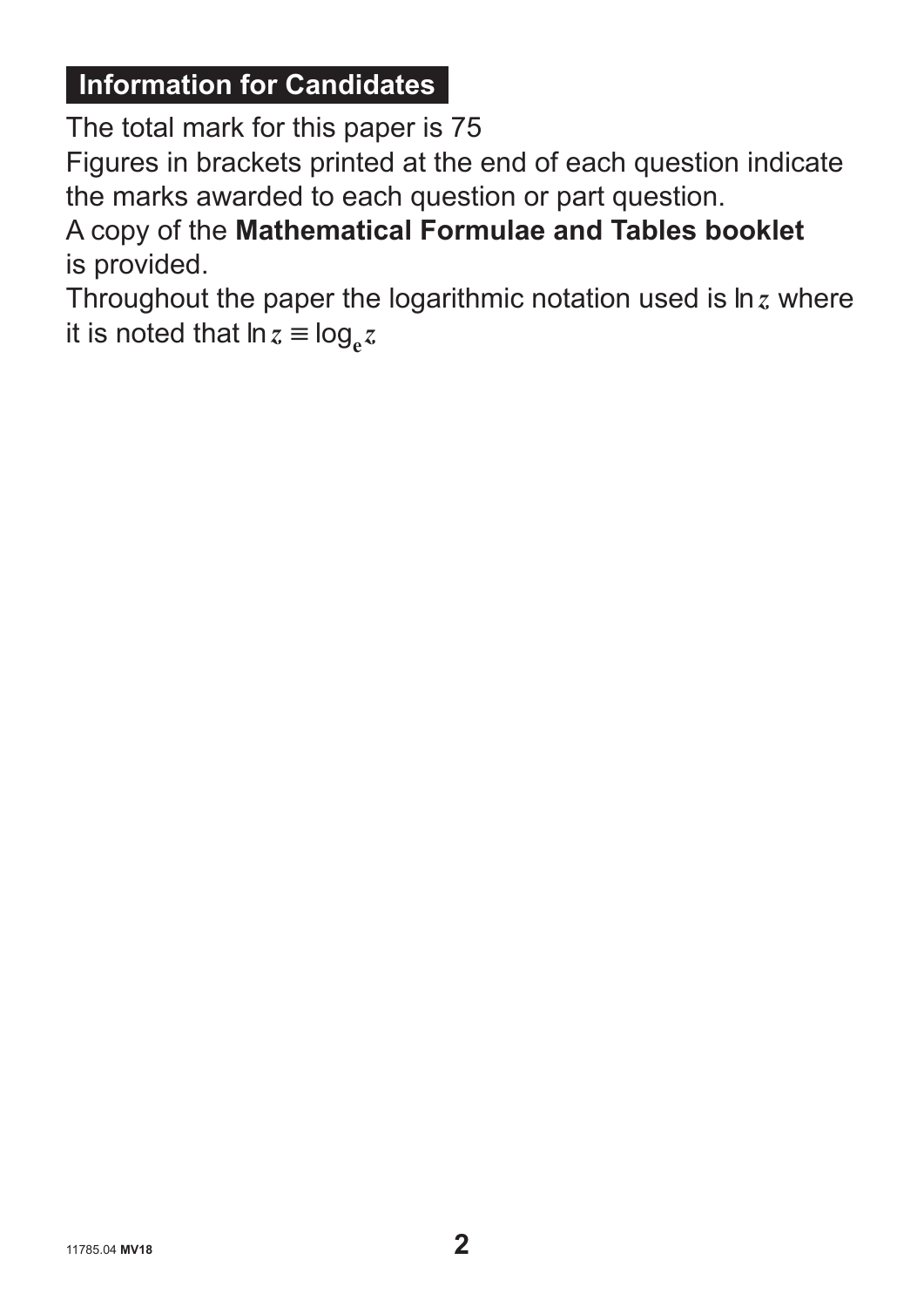### **Blank Page**

### (Questions start overleaf)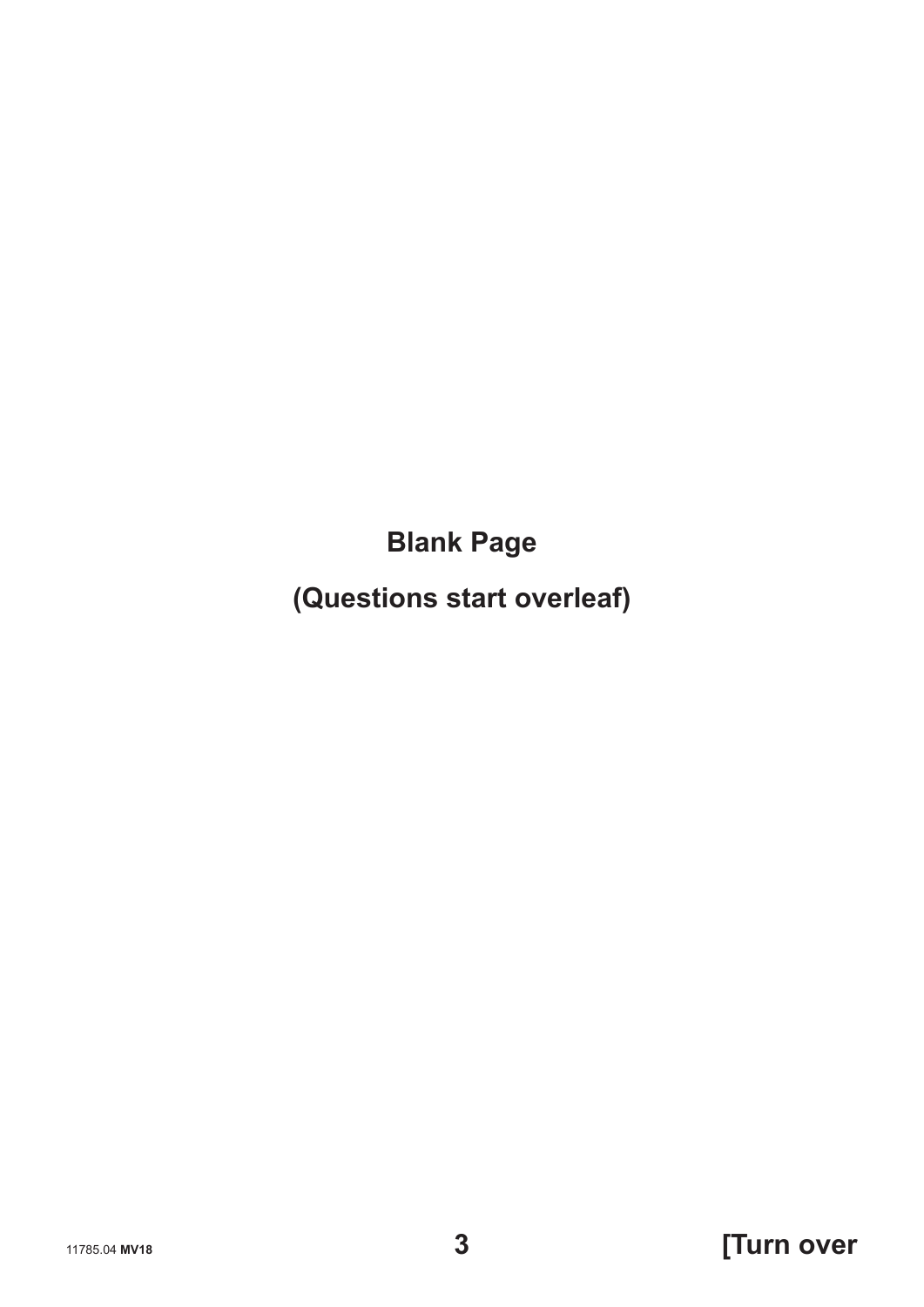(i) Use the trapezium rule with four strips to find an  $\mathbf 1$ approximation for [5 marks]

```
0.4\cos 2x dx\mathbf{0}
```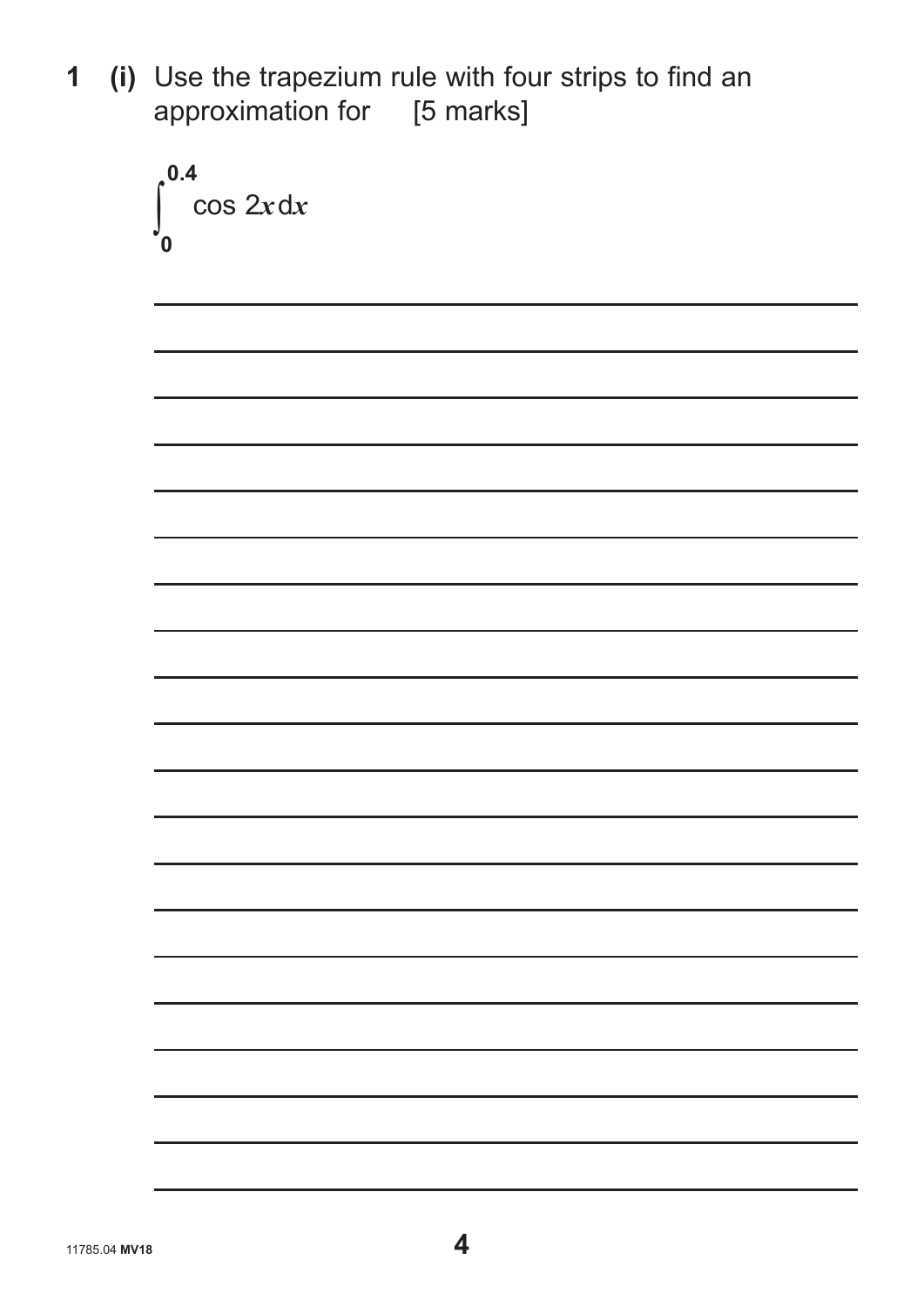| (ii) Suggest one way in which the approximation in (i) could<br>be improved. [1 mark] |
|---------------------------------------------------------------------------------------|
|                                                                                       |
|                                                                                       |
|                                                                                       |
|                                                                                       |
|                                                                                       |
|                                                                                       |
|                                                                                       |
|                                                                                       |
|                                                                                       |
|                                                                                       |
|                                                                                       |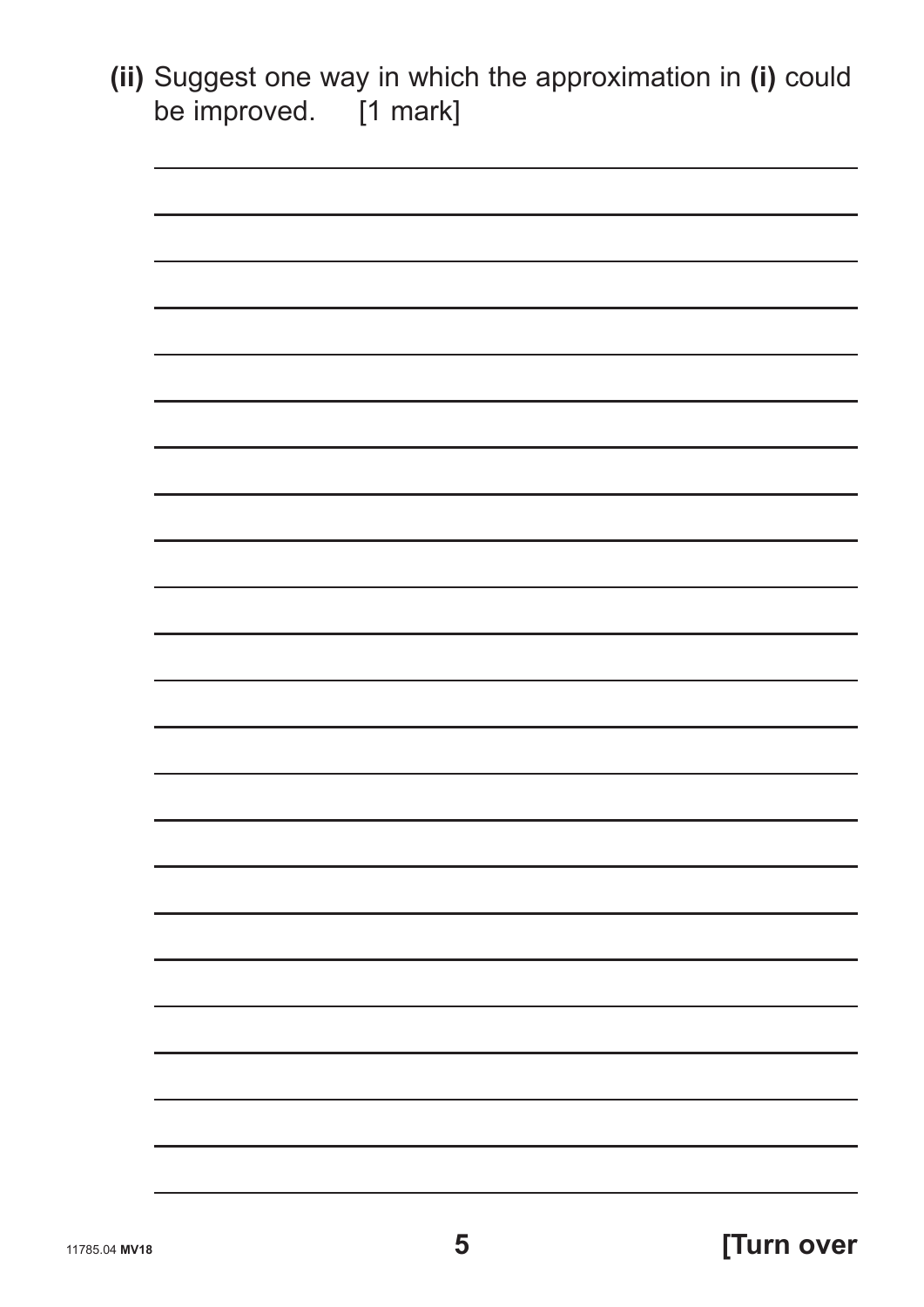- **2 (a)** Aaron has 15 weeks to save **£**165 The amounts of money he saves each week form an arithmetic series.
	- **(i)** If Aaron saves **£***a* in the first week and increases the amount of money he saves each week by **£***d*, show that

*a* **+** 7*d* **=** 11 [3 marks]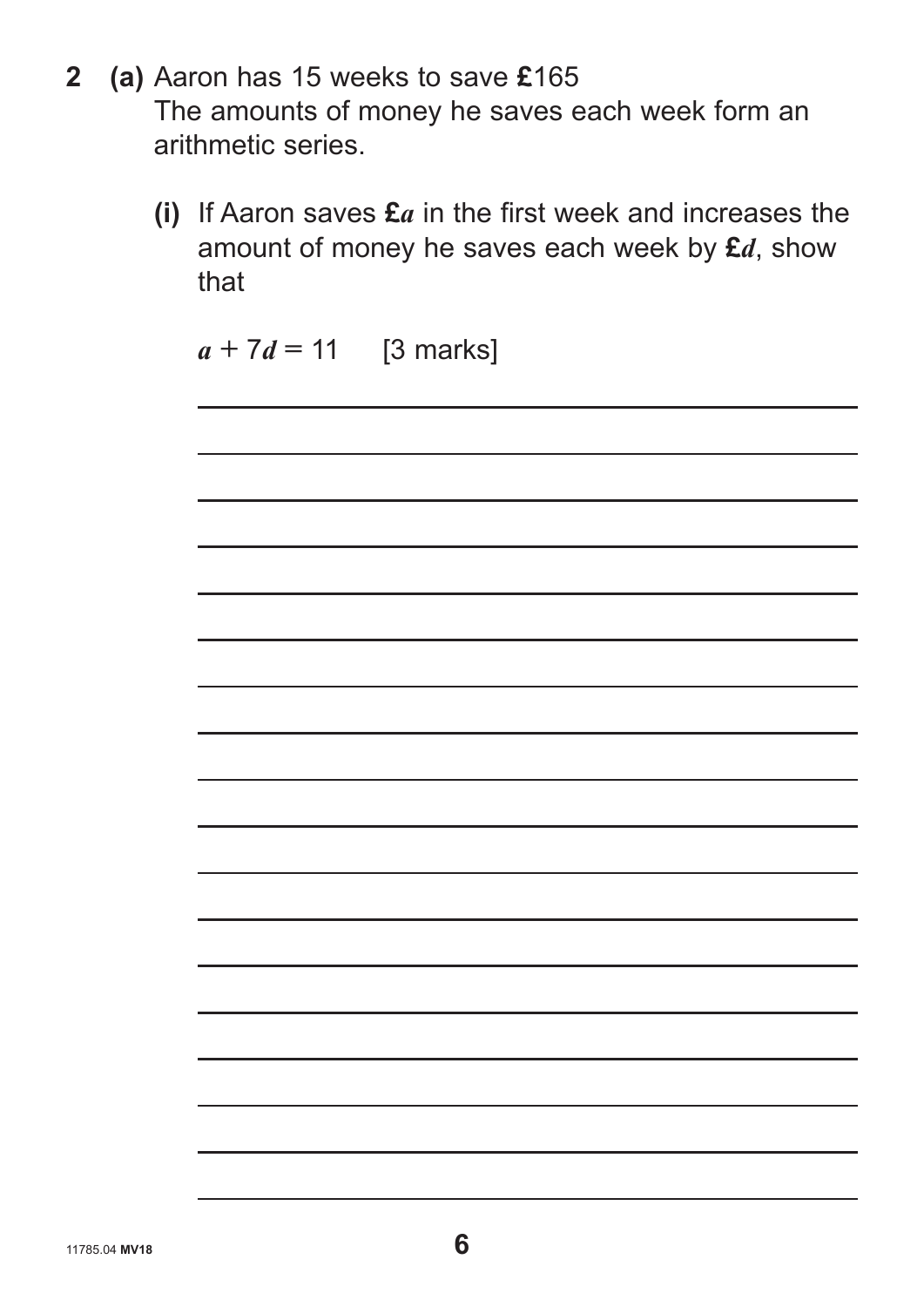|               | (ii) Given that Aaron saves £8.90 in the fifth week, find<br>the values of $a$ and $d$ . [4 marks] |
|---------------|----------------------------------------------------------------------------------------------------|
|               |                                                                                                    |
|               |                                                                                                    |
|               |                                                                                                    |
|               |                                                                                                    |
|               |                                                                                                    |
|               |                                                                                                    |
|               |                                                                                                    |
|               |                                                                                                    |
|               |                                                                                                    |
|               |                                                                                                    |
|               |                                                                                                    |
|               |                                                                                                    |
| 11785.04 MV18 | [Turn over<br>$\overline{\mathbf{7}}$                                                              |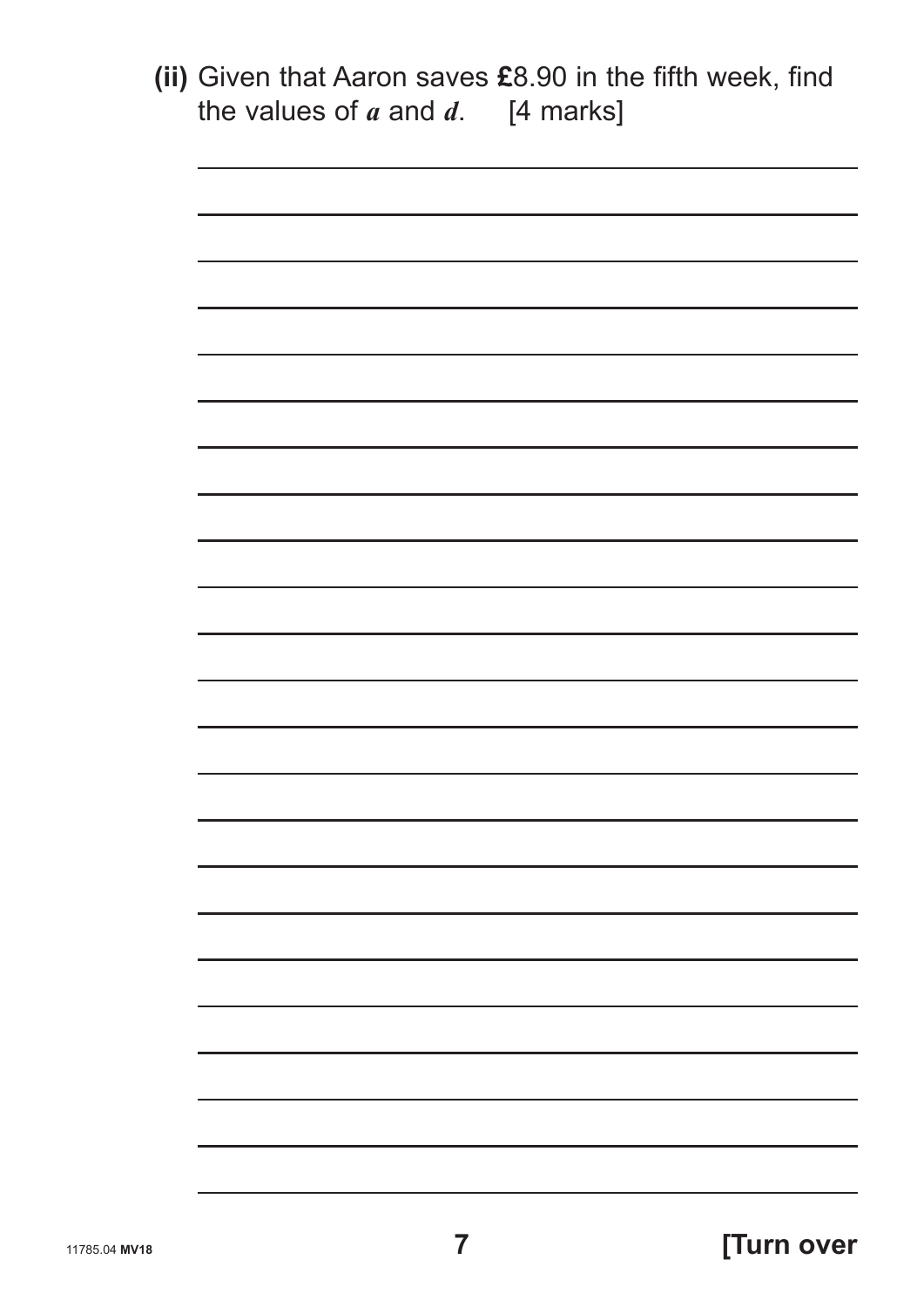**(b)** Find the sum to infinity of the geometric series whose second and third terms are 11.6 and 2.32 respectively. [7 marks]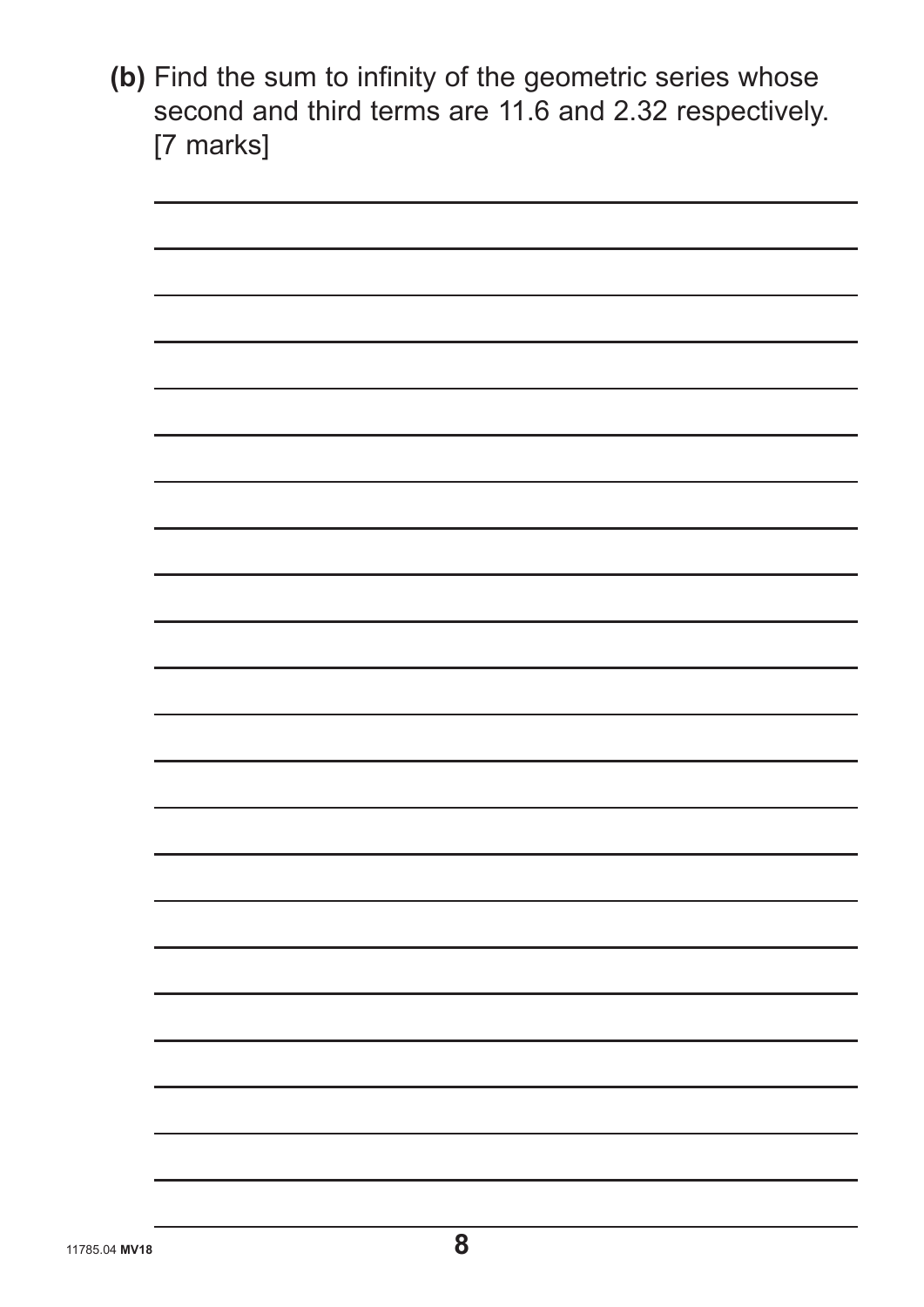| <b>Turn over</b> |  |  |
|------------------|--|--|
|                  |  |  |

|  | 11785.04 MV18 |
|--|---------------|
|--|---------------|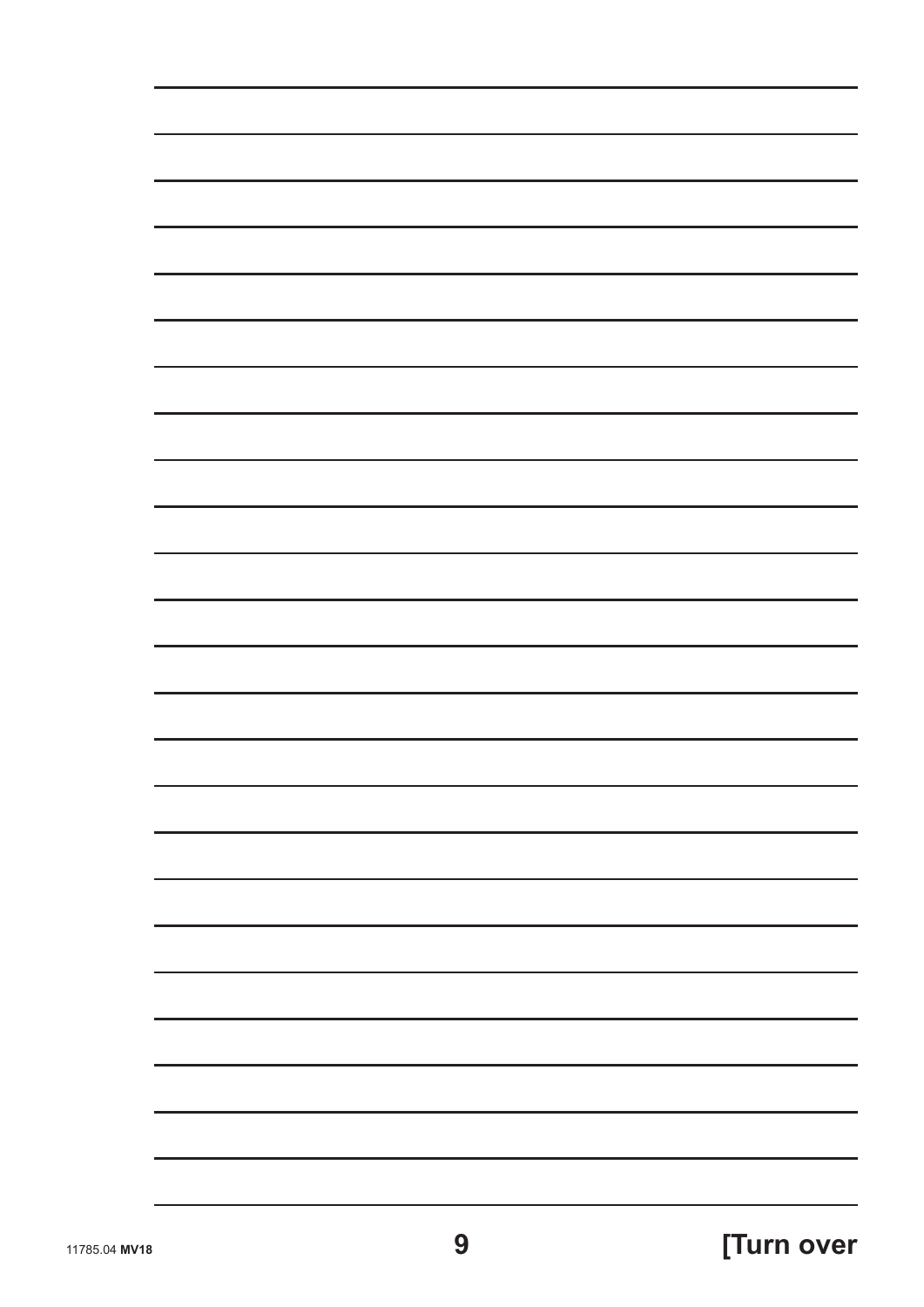**3 Fig. 1** below shows a circular ceramic plate with centre O and radius 7.1 cm.



#### **Fig. 1**

 A chord of length 9.3 cm is drawn between two points A and B on the circumference of the circle.

 **(i)** Show that the angle AOB is 1.43 radians. [3 marks]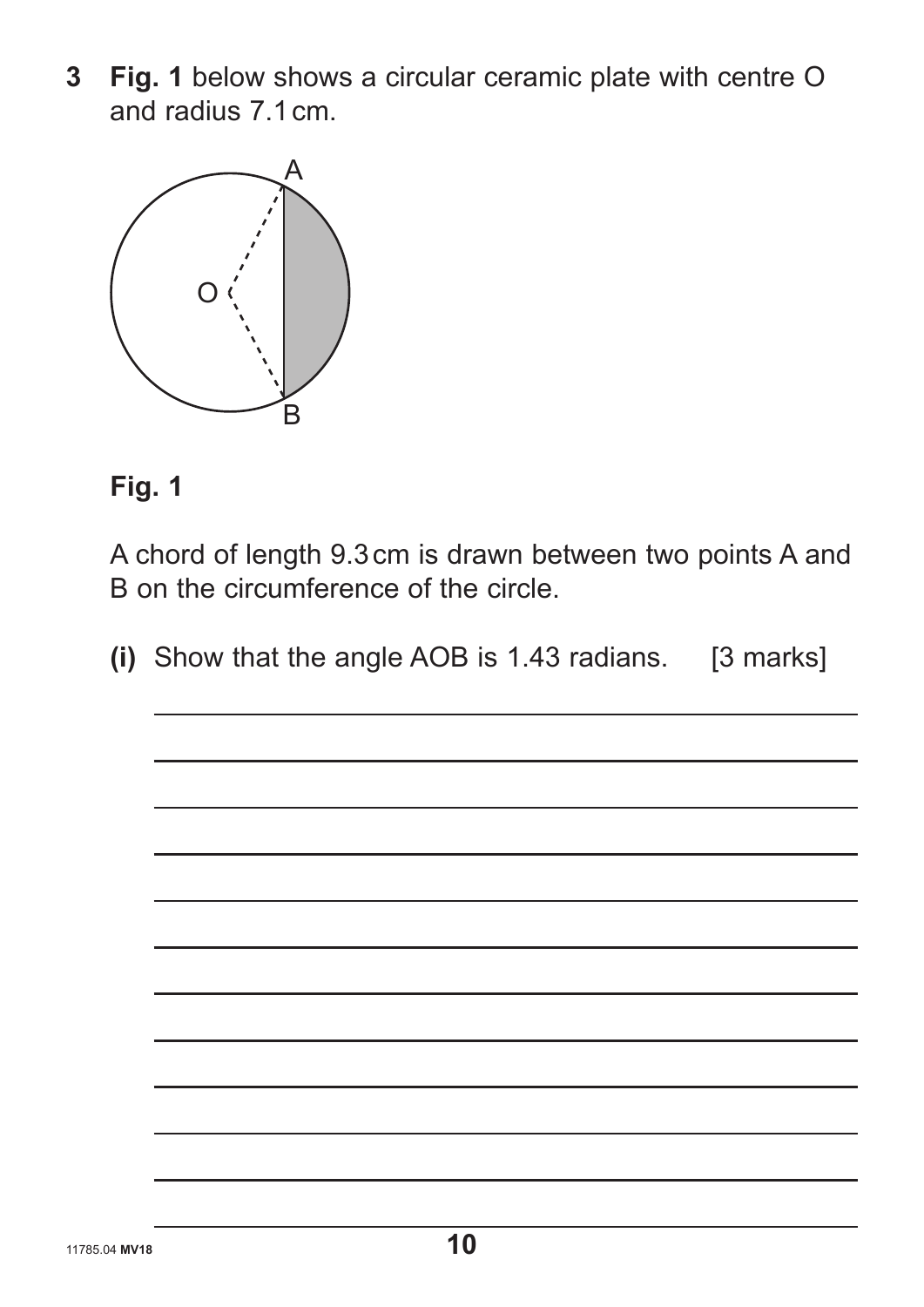The shaded area in the diagram is to be painted purple.

 **(ii)** Calculate the area to be painted purple. [5 marks]

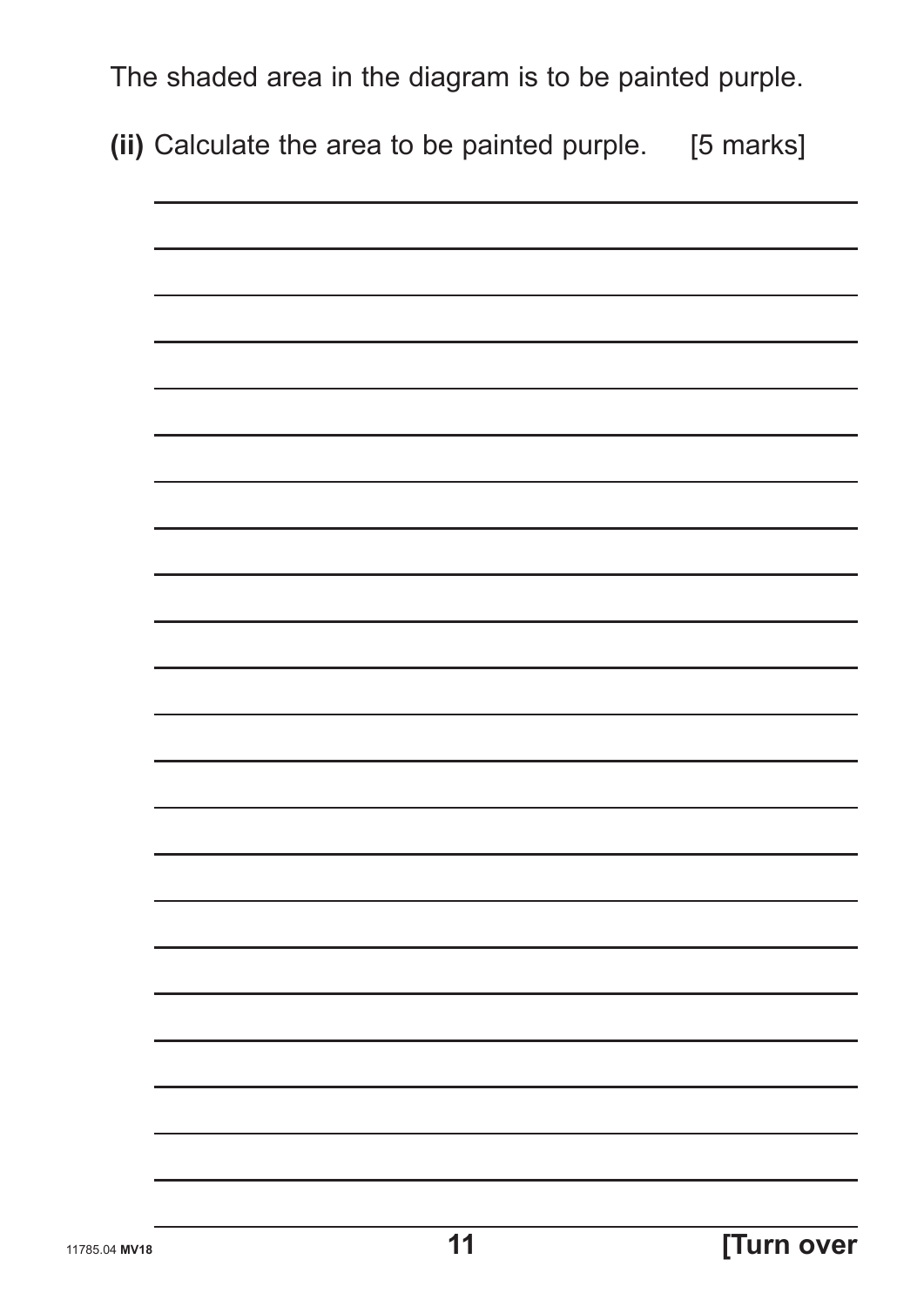## 4 Solve the equation

| $2\sin\theta\cos\theta = 3\cos\theta$ where $0^{\circ} \le \theta \le 360^{\circ}$ [5 marks] |  |
|----------------------------------------------------------------------------------------------|--|
|                                                                                              |  |
|                                                                                              |  |
|                                                                                              |  |
|                                                                                              |  |
|                                                                                              |  |
|                                                                                              |  |
|                                                                                              |  |
|                                                                                              |  |
|                                                                                              |  |
|                                                                                              |  |
|                                                                                              |  |
|                                                                                              |  |
|                                                                                              |  |
|                                                                                              |  |
|                                                                                              |  |
|                                                                                              |  |
|                                                                                              |  |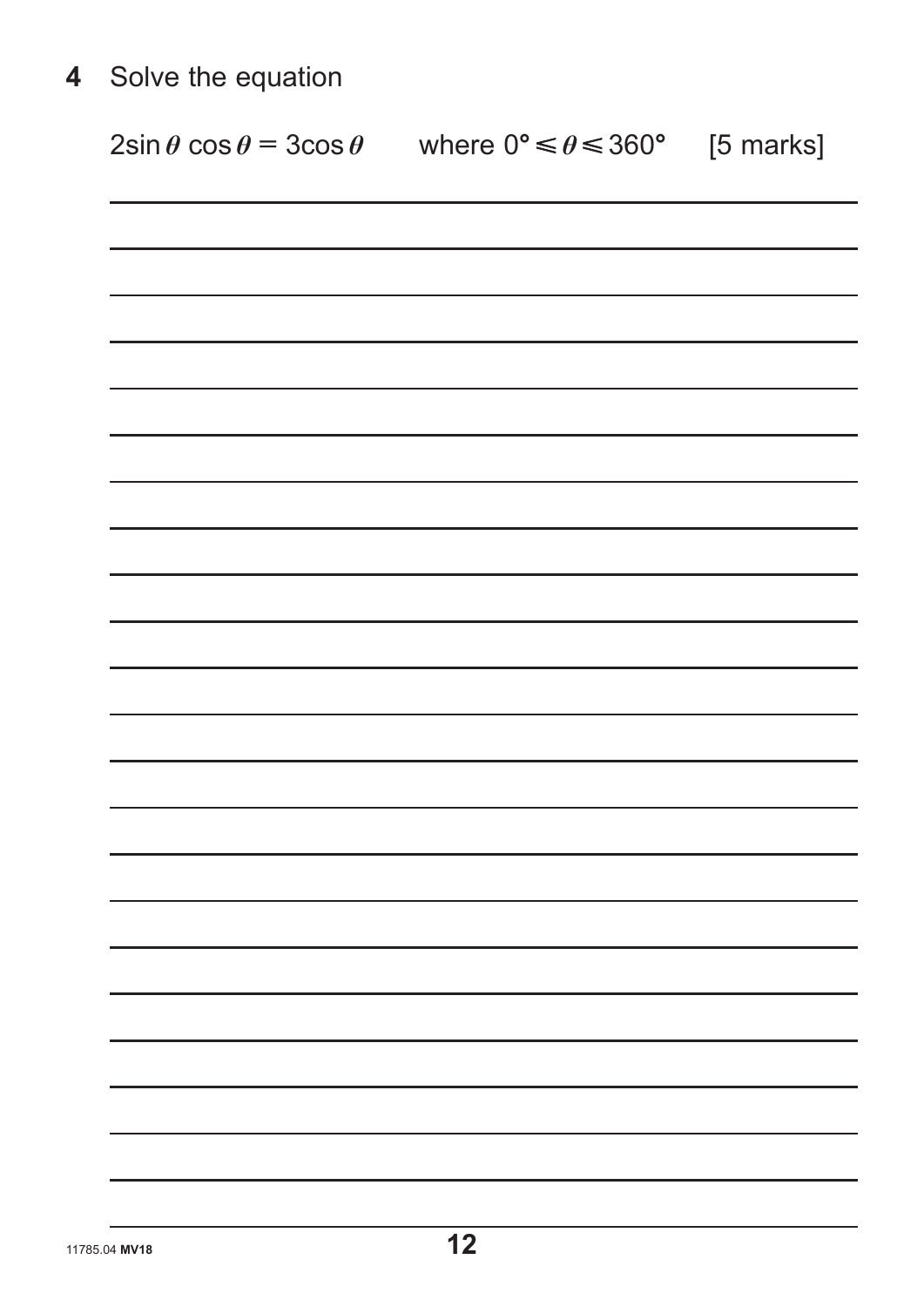(a) Find  $\overline{\mathbf{5}}$ 

$$
\frac{\sqrt{3x^{-3}} - 6x \, dx \quad [3 \text{ marks}] }{2}
$$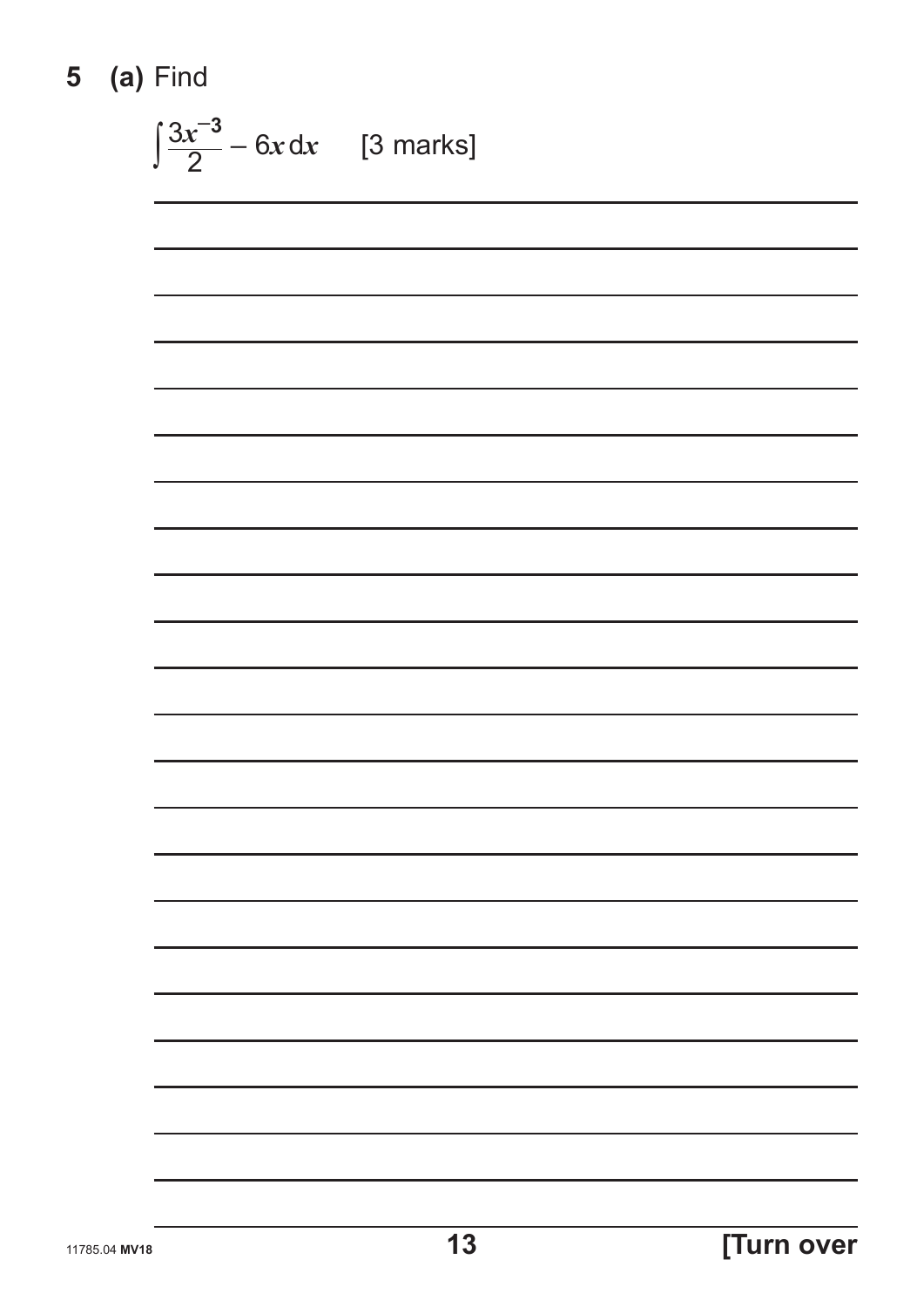**(b) Fig. 2** below shows a sketch of the curve with equation



#### **Fig. 2**

Calculate the shaded area. [6 marks]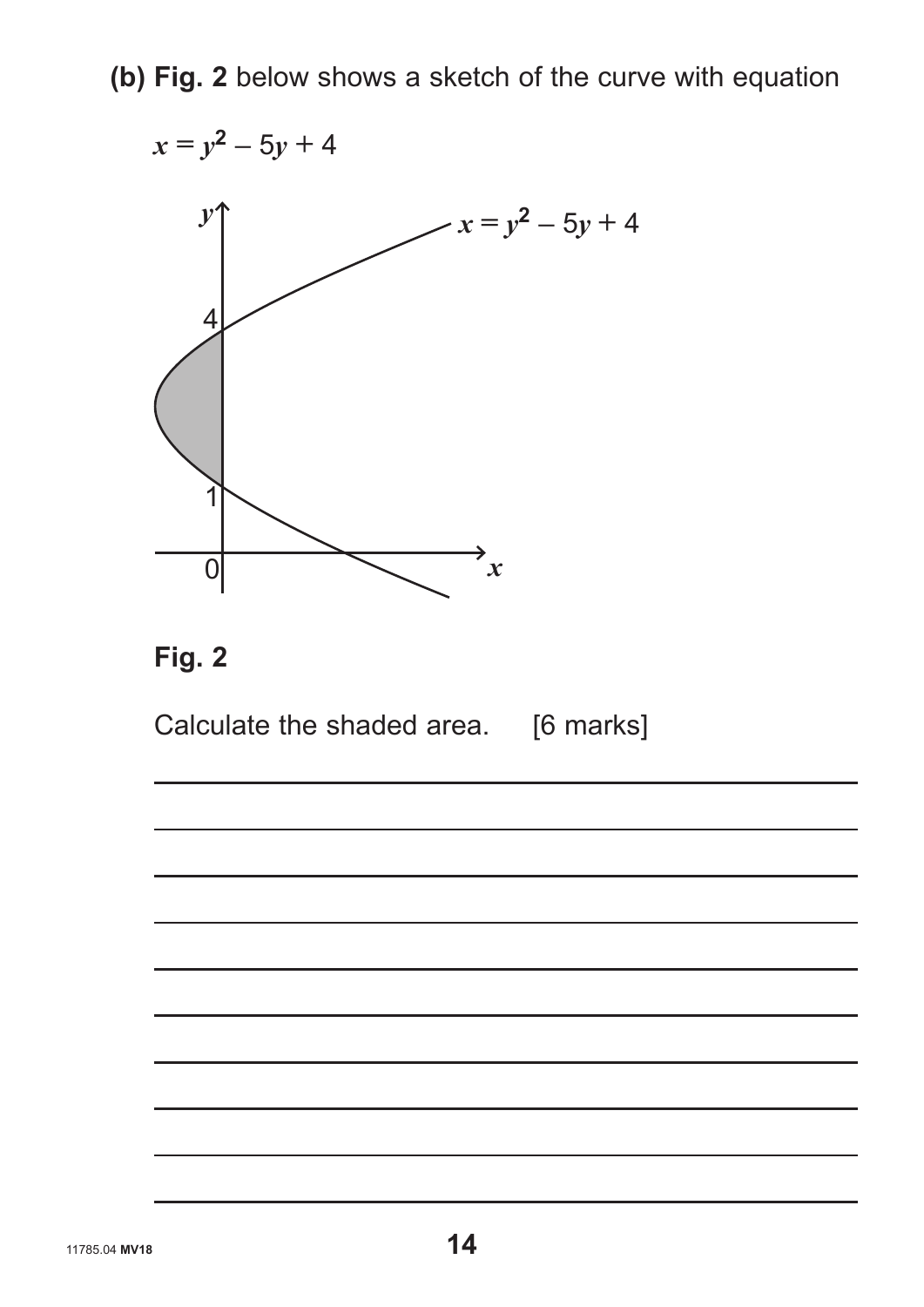|  |  | <b>Turn over</b> |  |
|--|--|------------------|--|
|  |  |                  |  |
|  |  |                  |  |

| 11785.04 MV18 |  |
|---------------|--|
|---------------|--|

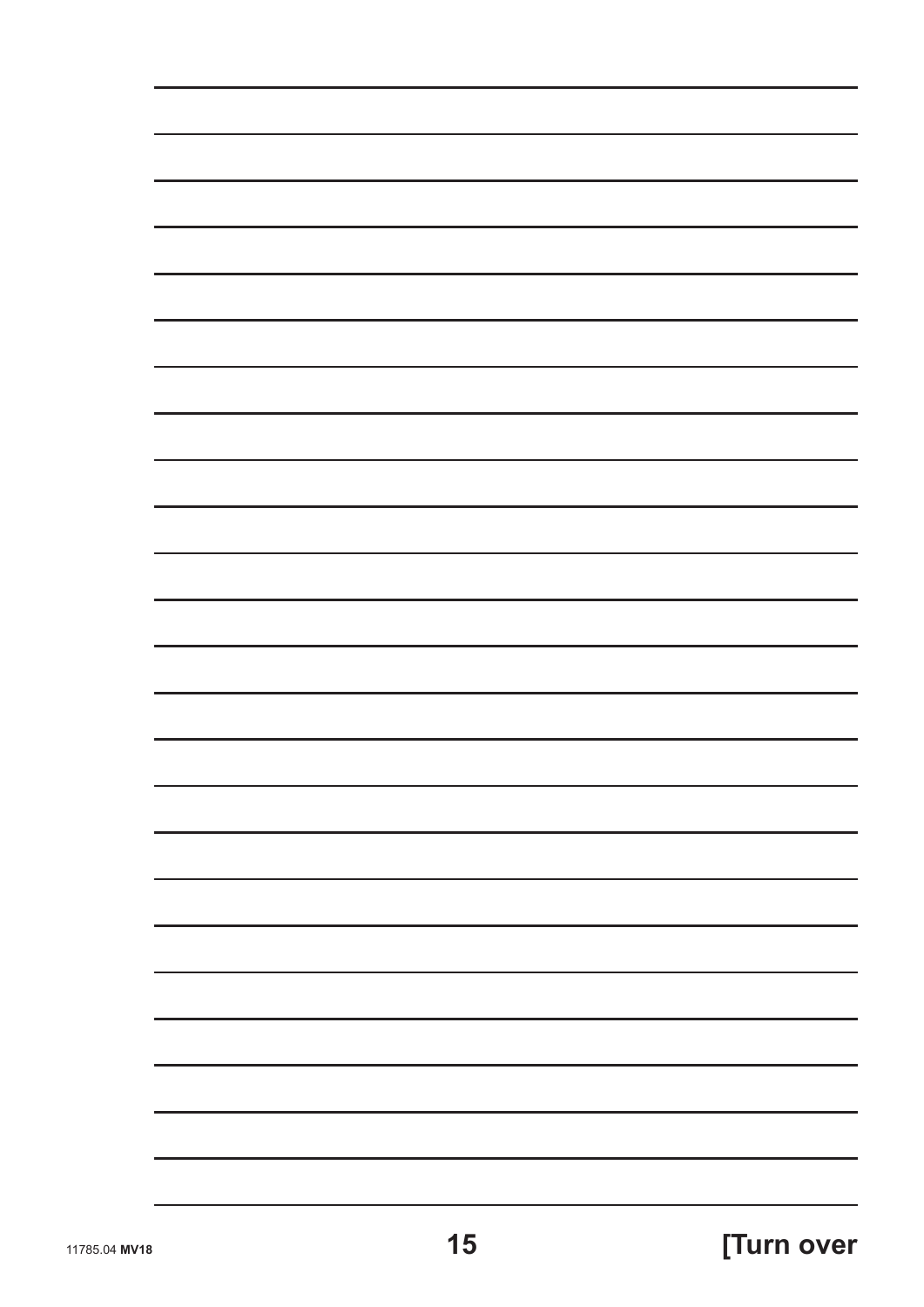**6 (a)** Find the centre and radius of the circle with equation

 $x^2 + y^2 - 6x + 2y + 6 = 0$  [4 marks]

11785.04 MV18 **16**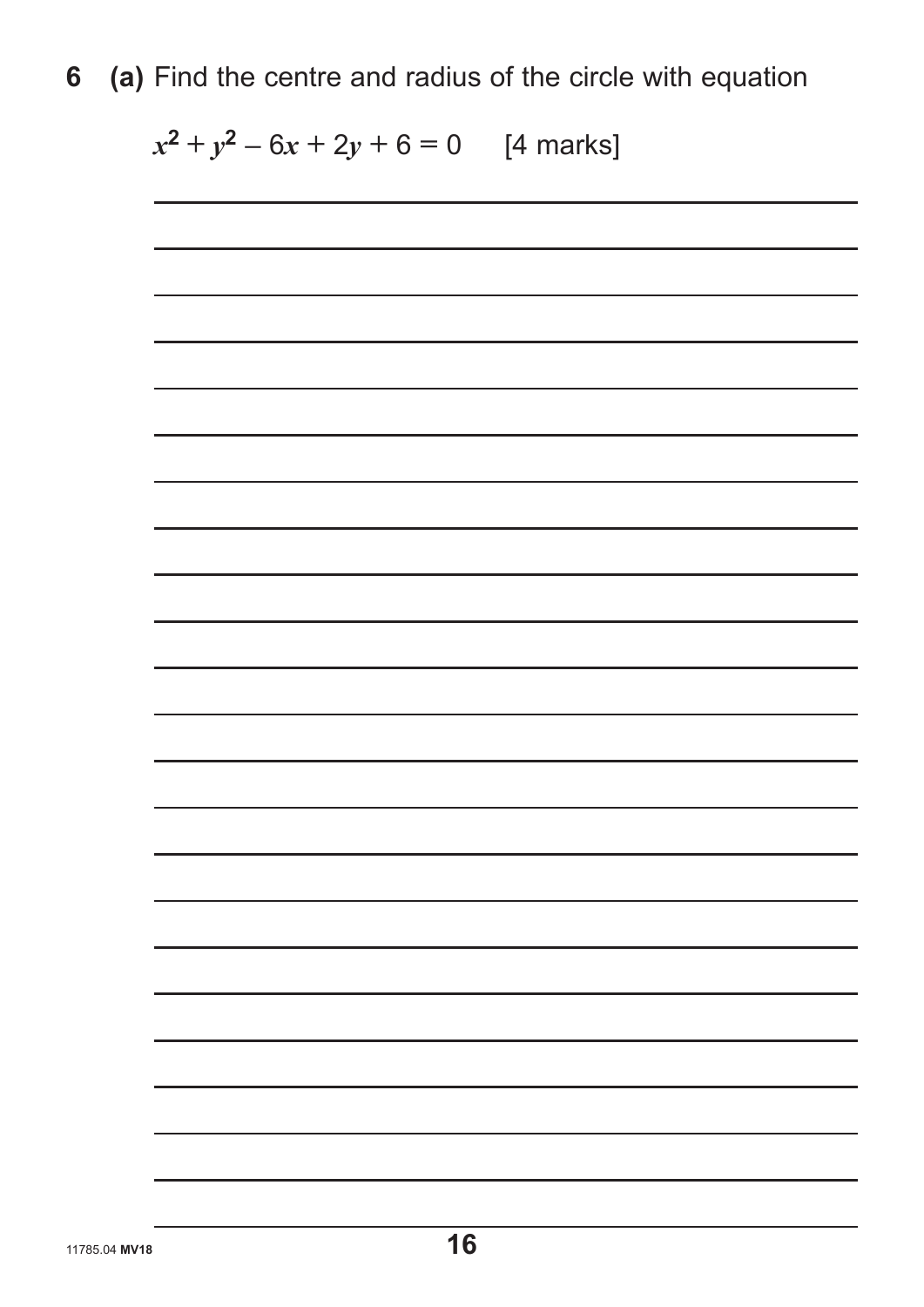**(b)** The line joining the points (**–**3, 8) and (1, **–**4) is a diameter of a circle.

| Find the equation of this circle. [4 marks] |  |
|---------------------------------------------|--|
|                                             |  |
|                                             |  |
|                                             |  |
|                                             |  |
|                                             |  |
|                                             |  |
|                                             |  |
|                                             |  |
|                                             |  |
|                                             |  |
|                                             |  |
|                                             |  |
|                                             |  |
|                                             |  |
|                                             |  |
|                                             |  |
|                                             |  |
|                                             |  |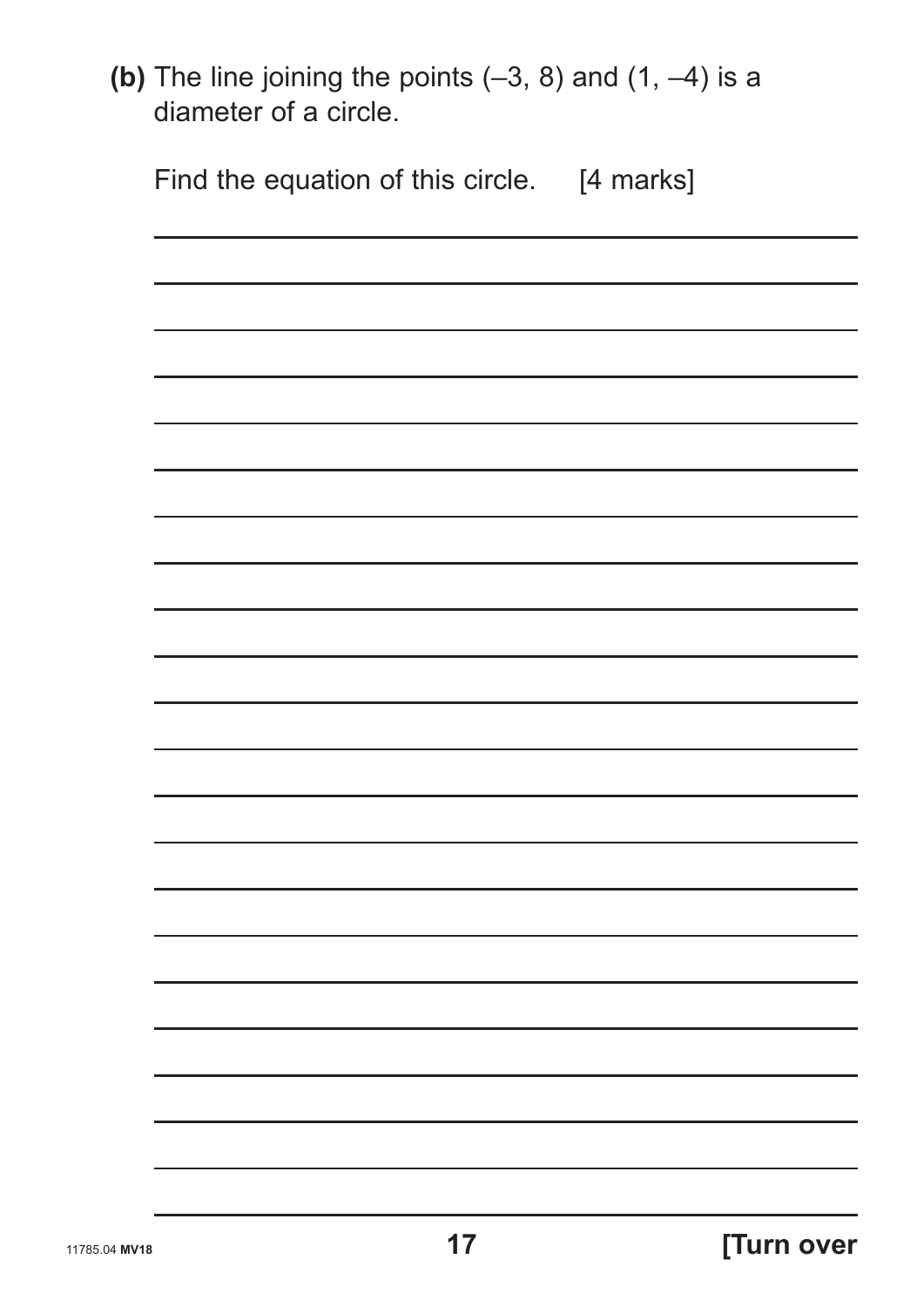7 (i) Prove that

$$
\frac{\log_{a} \frac{x}{y} = \log_{a} x - \log_{a} y \quad \text{[6 marks]}
$$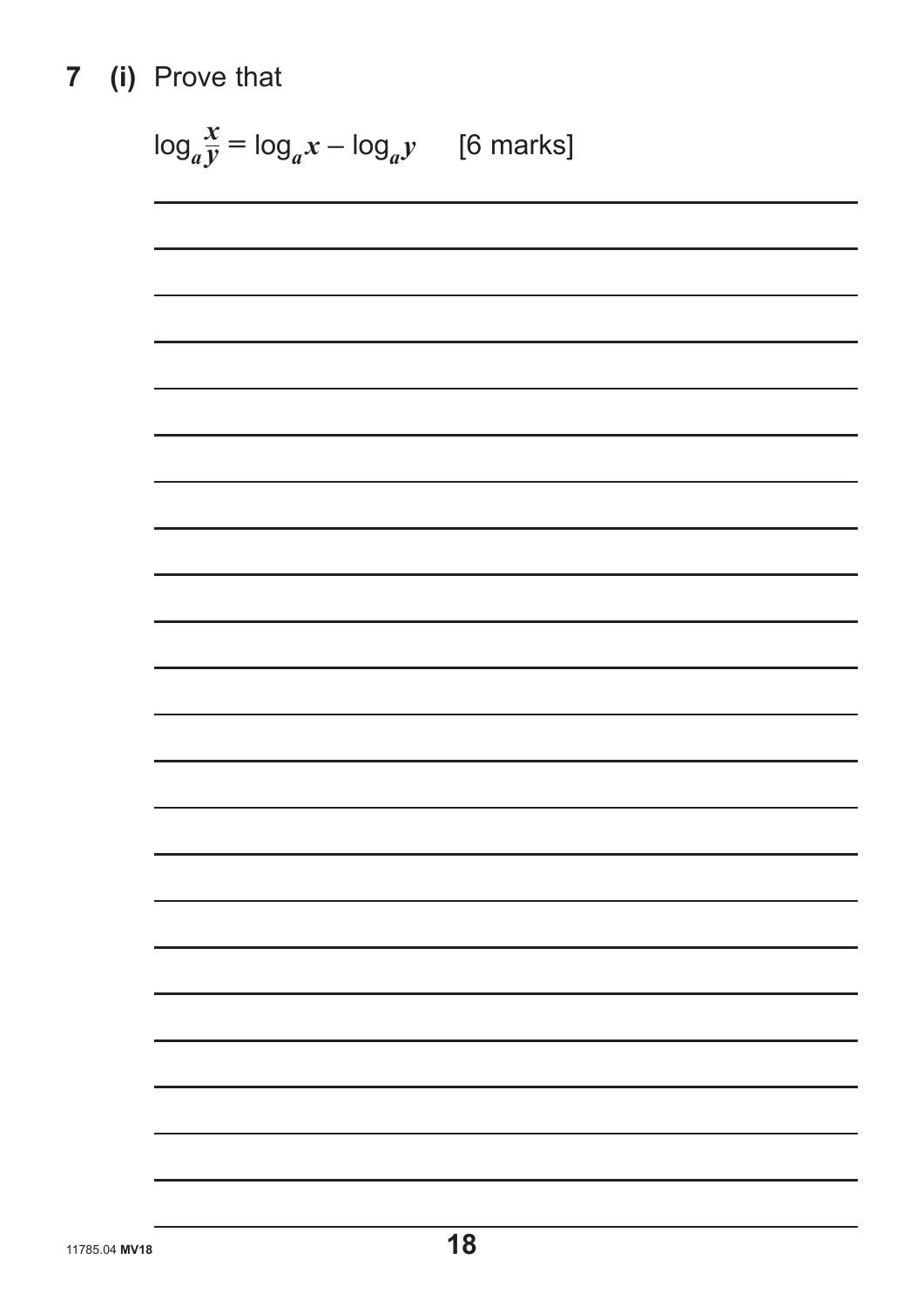**(ii)** Hence solve the equation

$$
log_2(x^2 - 5x + 14) - log_2(x + 1) = 1
$$
 [6 marks]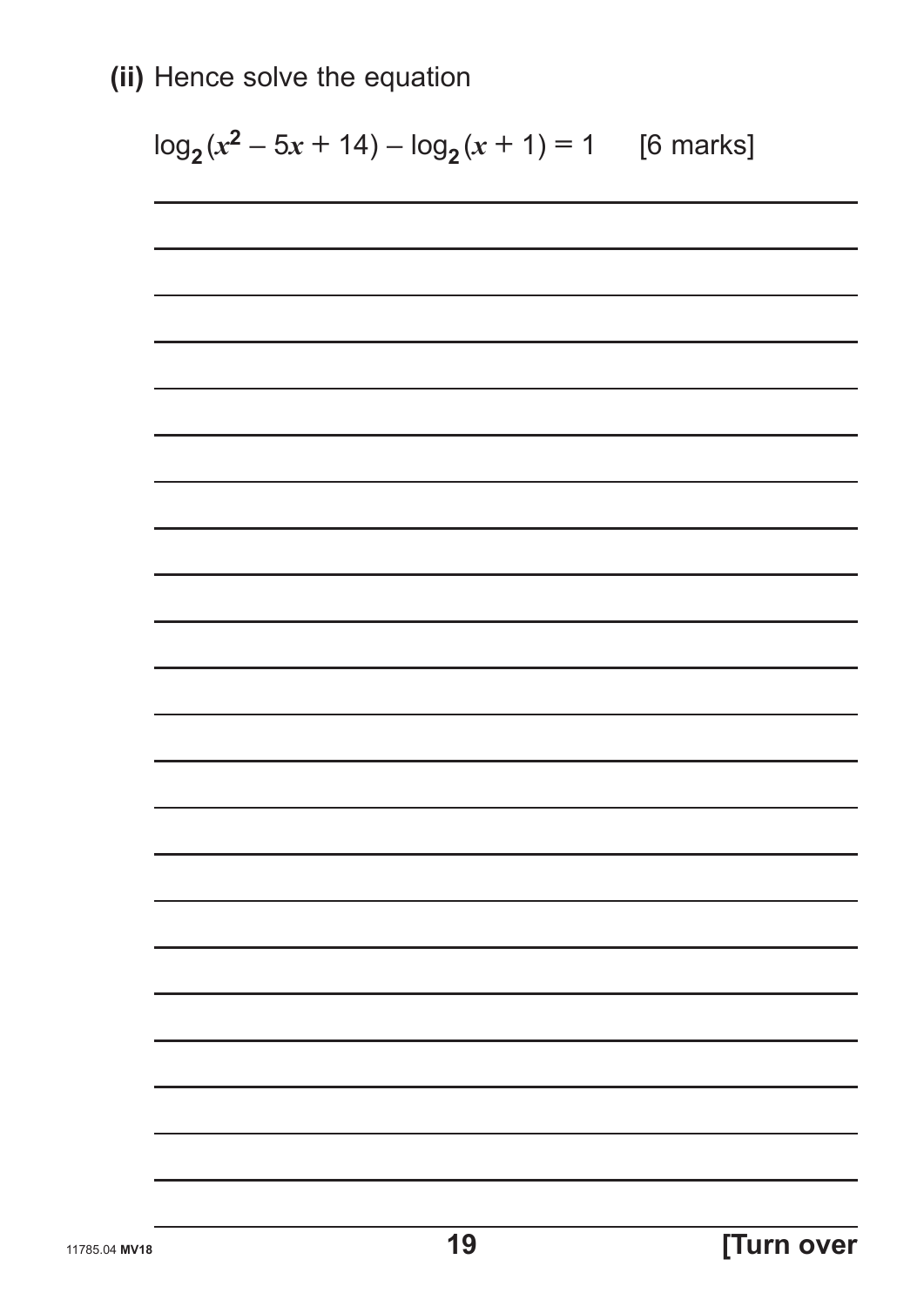**8 (a) (i)** Find the first four terms, in ascending powers of *x*, in the binomial expansion of

| $(1-\frac{x}{3})^8$ [4 marks] |  |
|-------------------------------|--|
|                               |  |
|                               |  |
|                               |  |
|                               |  |
|                               |  |
|                               |  |
|                               |  |
|                               |  |
|                               |  |
|                               |  |
|                               |  |
|                               |  |
|                               |  |
|                               |  |
|                               |  |
|                               |  |
|                               |  |
|                               |  |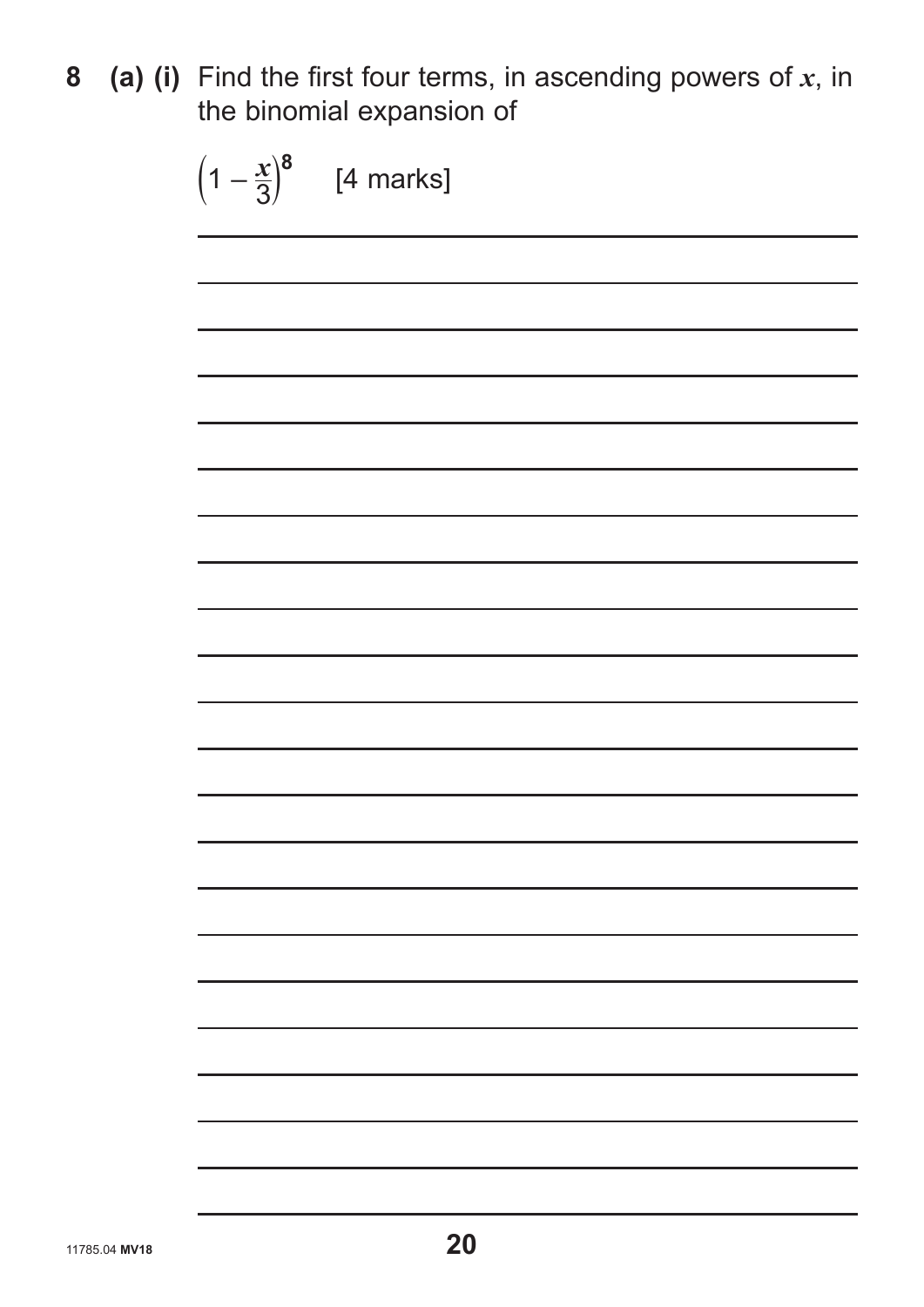(ii) Hence find the term independent of  $x$  in the expansion of

 $\left(2+\frac{1}{x^2}\right)\left(1-\frac{x}{3}\right)^8$  [4 marks]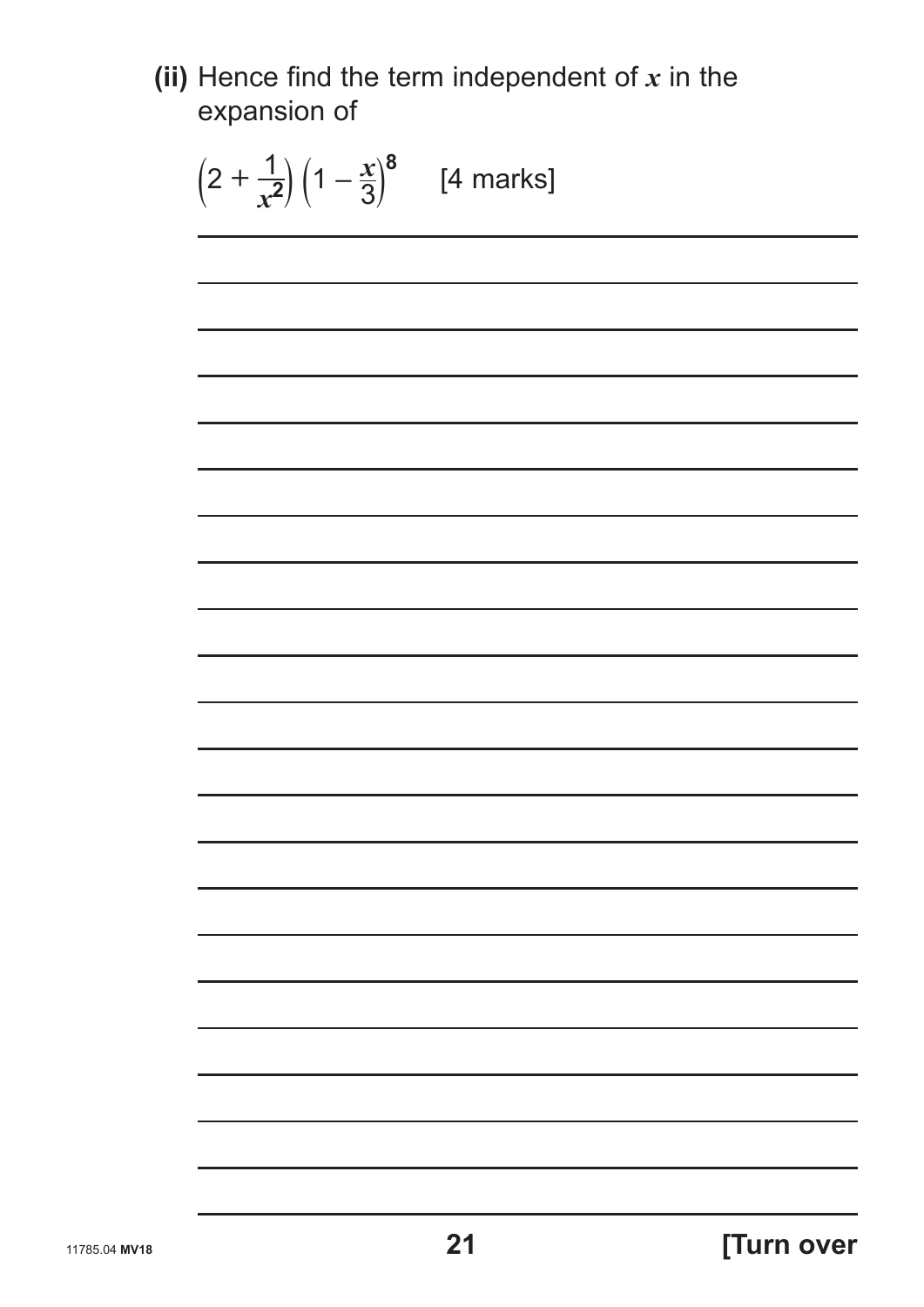**(b)** At the beginning of a game of snooker, the 15 red balls each of diameter 52.5 mm are arranged in a triangular pattern as shown in **Fig. 3** below.



 **Fig. 3**

 A plastic frame in the shape of an equilateral triangle is used to arrange the balls into this pattern, as shown in **Fig. 4** below.





 Calculate the length of one side of the frame. [5 marks]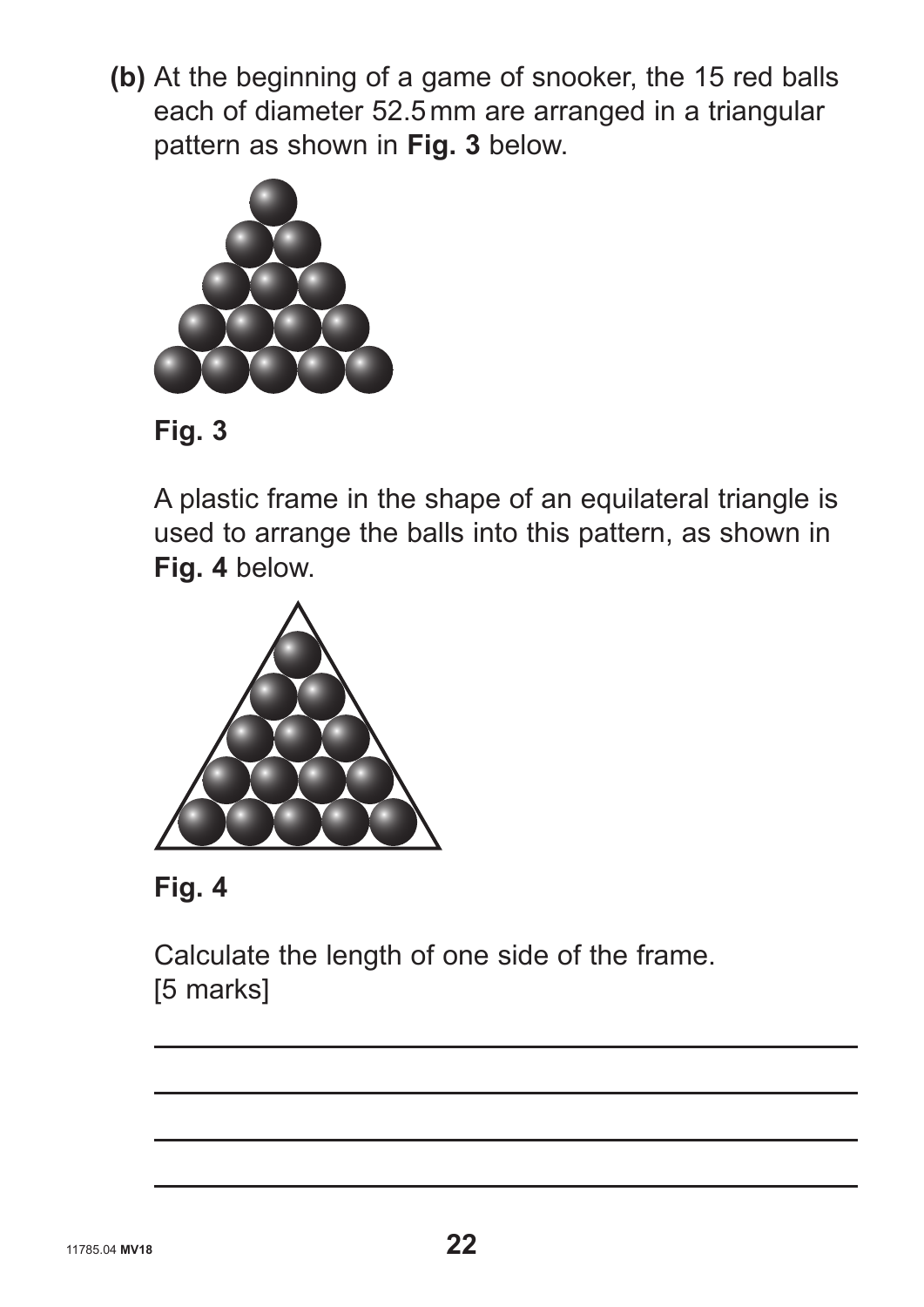### This is the end of the question paper